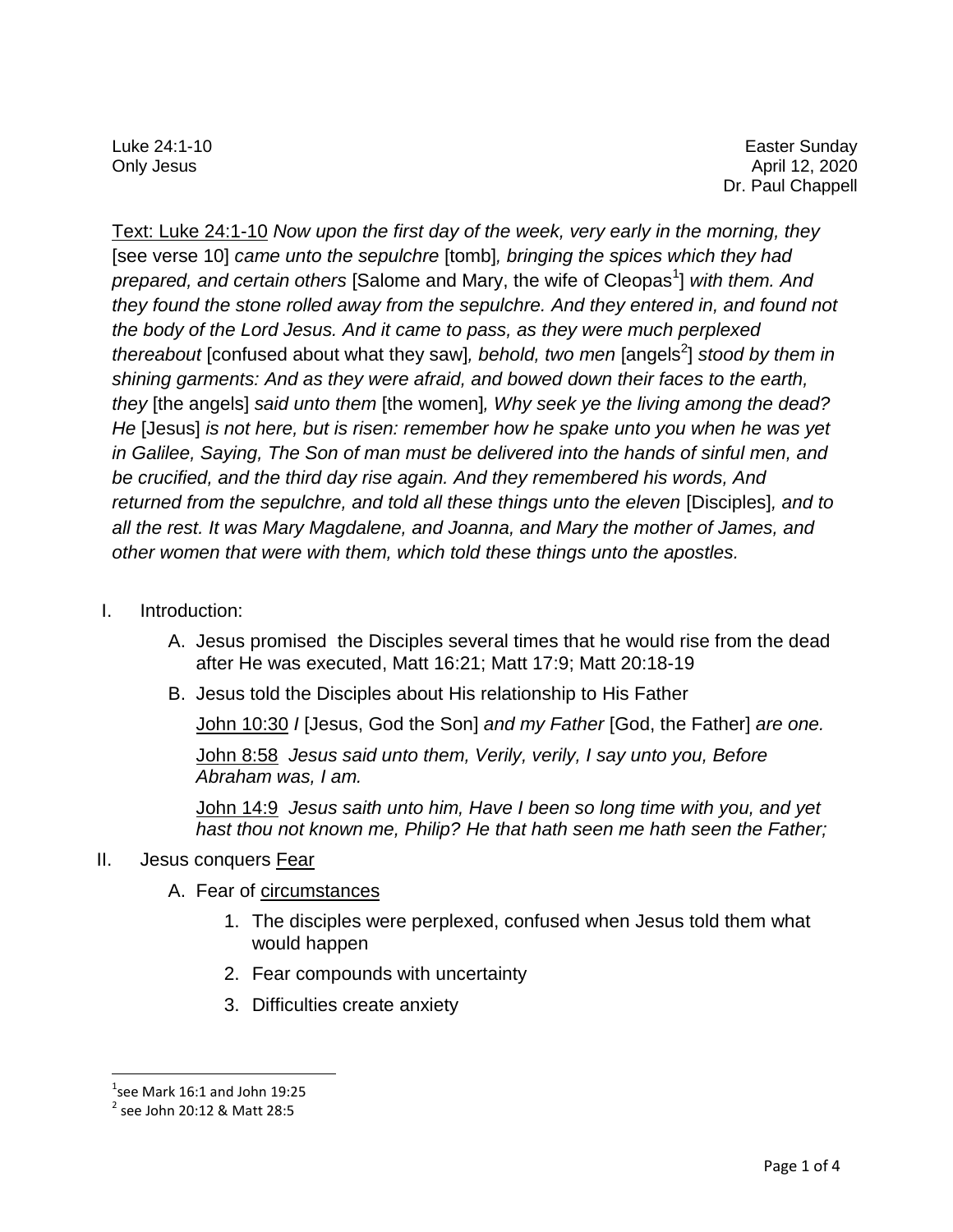- B. Fear from forgetfulness ( see Matt 28:20)
	- 1. The disciples forgot Jesus' words after He was arrested
	- 2. Angels reminded the women of Jesus' words, asking them 'why do you seek the living among the dead?' Luke 24:5

Matthew 12:40 *For as Jonas* [Jonah] *was three days and three nights in the whale's belly; so shall the Son of man be three days and three nights in the heart of the earth.*

Luke 24:6-8 *He* [Jesus] *is not here, but is risen: remember how he spake unto you when he was yet in Galilee, Saying, The Son of man must be delivered into the hands of sinful men, and be crucified, and the third day rise again. And they remembered his words,*

John 14:16 *And I* [Jesus] *will pray the Father, and he shall give you another Comforter* [God the Holy Spirit]*, that he may abide with you for ever; see Acts 1:8 & Acts 2:4*

- III. Jesus Conquers Failure
	- A. Failure of betrayal
		- 1. Recall Peter's denial as an example

Mark 14:27-30 *And Jesus saith unto them* [Disciples]*, All ye shall be offended because of* [shall desert] *me this night: for it is written, 'I will smite the shepherd, and the sheep shall be scattered<sup>3</sup> ' But after that I am risen, I will go before you into Galilee. But Peter said unto him, Although all shall be offended, yet will not I. And Jesus saith unto him, Verily I say unto thee, That this day, even in this night, before the cock* [rooster] *crow twice, thou shalt deny me thrice* [three times]*.* See Luke 22: 54-62

2. Peter wept bitterly at his overconfident boasting.

Mark 14:72 *And the second time the cock crew. And Peter called to mind the word that Jesus said unto him, Before the cock crow twice, thou shalt deny me thrice. And when he thought thereon, he wept.* See Luke 24:12

3. Peter's heart was full of despair, but Jesus forgave him.

Mark 16:7 *But go your* [women who came to prepare Jesus' body for final burial] *way, tell his disciples and Peter that he goeth before you into Galilee: there shall ye see him, as he said unto you.* (Note the special message from the angel for Peter.)

4. The women's report seemed like an idle, hopeless tale to the Disciples. Luke 24:11

 $\overline{\phantom{a}}$ 

<sup>3</sup> Zechariah 13:7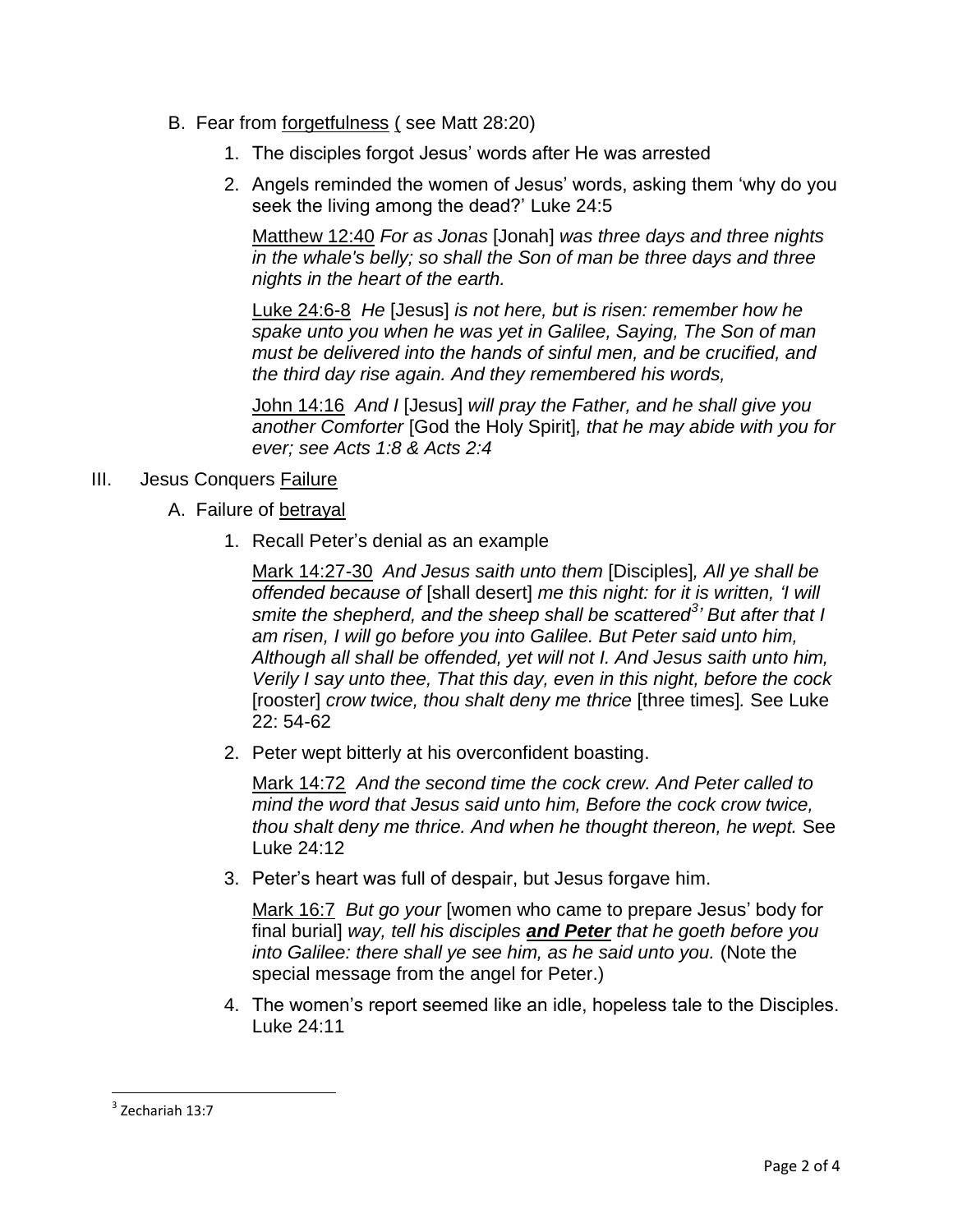- B. Failure of sin
	- 1. My own personal sin

1 John 4:10 *Herein is love, not that we loved God, but that he loved us, and sent his Son to be the propitiation* [the proper payment] *for our sins.*

Romans 5:9, 11 *Much more then, being now justified by his* [Jesus'] *blood, we shall be saved from wrath through him … And not only so, but we also joy in God through our Lord Jesus Christ, by whom we have now received the atonement.*

2. Mankind's collective sin

Romans 3:23 For *all have sinned, and come short of the glory of God;*

## IV. Jesus Conquers Death

- A. His final victory
	- 1. Many famous people are buried in large, expensive tombs, but Jesus' simple tomb is famous because He was resurrected from death there. His tomb is the ONLY one that is empty.

Luke 24:5-6 *And as they* [the women] *were afraid, and bowed down their faces to the earth, they* [the angels] *said unto them, Why seek ye the living among the dead?*

John 1:12 *But as many as received him* [Jesus]*, to them gave he power to become the sons of God, even to them that believe on his name:*

- B. Our future victory
	- 1. Jesus' death was needed to pay for my sin and the sins of all who are willing to believe in Him

Romans 5:8 *But God commendeth* [shows] *his love toward us, in that, while we were yet sinners, Christ died for us.*

Romans 6:23 *For the wages of sin is death; but the gift of God is eternal life through Jesus Christ our Lord.* Wages are owed to you when you earn them, but a gift is given freely from a generous, loving heart.